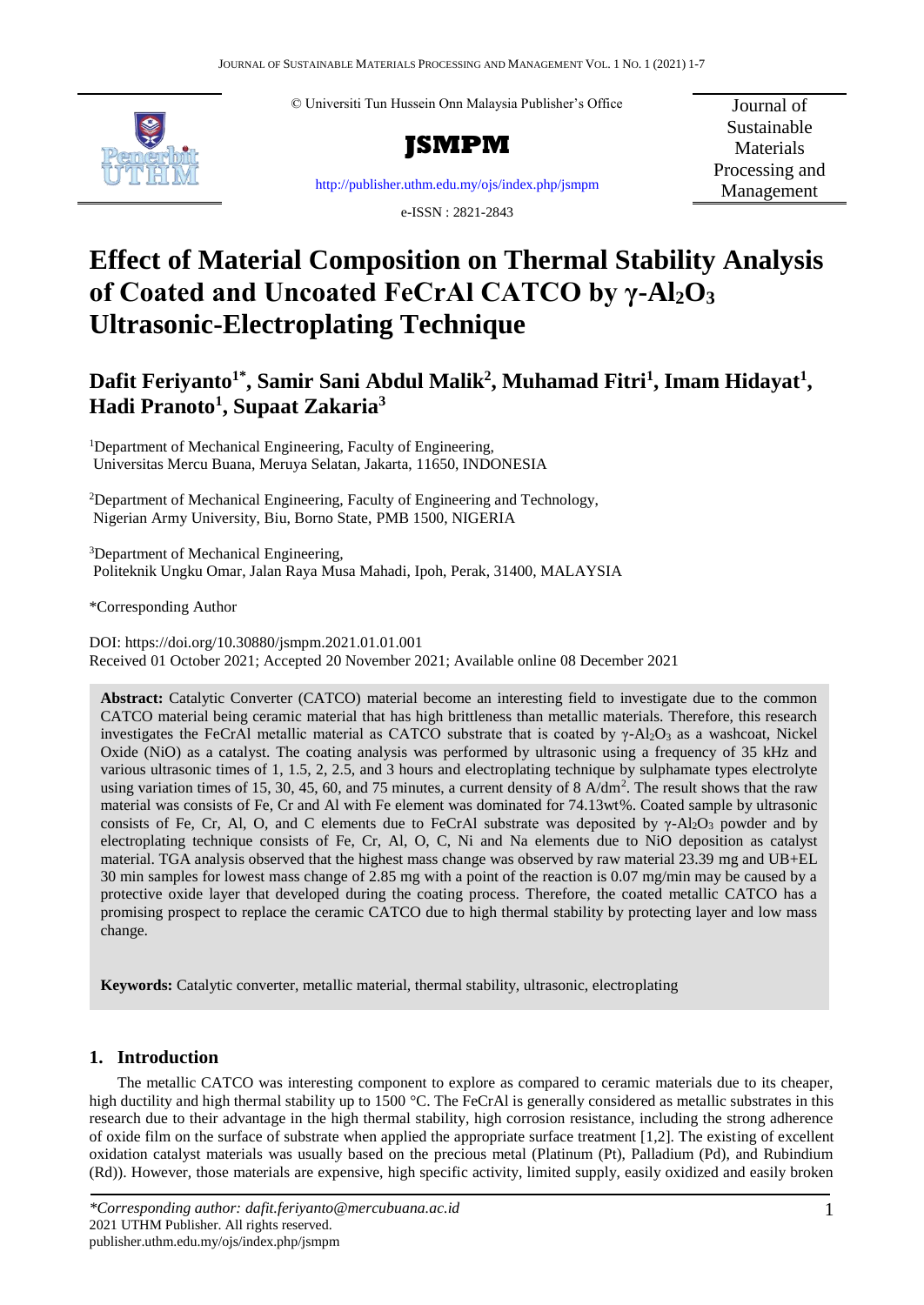at temperature of 500-900 °C [3]. The cheaper ranges of oxides (CuO,  $V_2O_5$ , NiO, MoO<sub>3</sub>, and Cr<sub>2</sub>O<sub>3</sub>) compared to precious metals are being investigated as alternative catalyst [3,4].

Ultrasonic is the technique to achieve finer surface structure and breaking the agglomerate. At low intensity, the wave will induce motion and mixing, a process called by acoustic streaming [5]. At higher intensities, ultrasonic propagated by oscillating pressure waves that alternately stretch and compress the liquid, thereby creating during expansion tiny micro bubbles or cavities which then collapse during compression. The ultrasonic frequencies which commonly performed for processing material between 16 kHz to 2 MHz where the sonochemistry principle is shown in Fig. 1.



**Fig. 1 - Principle of ultrasonic process [6]**

Studied by Panin et al. [7] used the exciting ultrasonic oscilation by amplitude and frequency of 15  $\mu$ m and 24 kHz within a treating tool and the other study that used the frequency of 25 kHz and 100 W, respectively for treating the surface of  $Mg(OH)$ <sub>2</sub> [8]. Ultrasonic bath was successfully investigated by Kim et al. [5] and Chandni and Arthur [9]. They used ceramic washcoat such as  $Al_2O_3$  and  $\gamma$ -Al<sub>2</sub>O<sub>3</sub> and metallic substrate is FeCrAl for CATCO development.

Some coating technology for coating the substrate has been investigated by previous researchers such as dip coating [10], co-precipitation, spray-pyrolysis and sol-gel methods [11], electrophoretic deposition [12], aluminizing technique [13] and Solution Combustion Synthesis (SCS) [14]. Those techniques are successfully conducted, however there are limitations in applying the catalyst in the powder form. Currently, electroplating technique is one of the most promising technique in coating technique. Electrodeposition process of hybrid coating was investigated by Wua et al. [15]. Electrodeposition material of  $Co-Ni-Al<sub>2</sub>O<sub>3</sub>$  using sulphamate type of electrolyte is applied into the electroplating process where the effect of ratio on the composition, pH, morphology and magnetic properties of  $Co-Ni-Al<sub>2</sub>O<sub>3</sub>$  thin film from a glycine bath is investigated. The results show that the appropriate condition to obtain a good coating by maximizing alumina content. Therefore,  $A1_2O_3$  potential as electrodeposition material on FeCrAl substrate [16,17]. Moreover,  $\gamma$ -Al<sub>2</sub>O<sub>3</sub> powder is more challenged to explore as coating material as investigated by Kim et al. [5]. In this research will be applied the FeCrAl substrate, γ-Al<sub>2</sub>O<sub>3</sub> washcoat and NiO catalyst and it coated by combination technique between ultrasonic and electroplating that believe will be improve the CATCO properties in terms of high thermal stability due to protective oxide layer development during the coating process.

#### **2. Research Methodology**

The raw materials of this study were FeCrAl foils as substrate,  $\gamma$ -Al<sub>2</sub>O<sub>3</sub> as a washcoat material, Nickel Oxide (NiO) plate and electrolyte solution. The FeCrAl that not performed by any coating activity was called by raw material. The FeCrAl and γ-Al<sub>2</sub>O<sub>3</sub> that coated by ultrasonic bath was called by UB samples. The FeCrAl, γ-Al<sub>2</sub>O<sub>3</sub> & NiO that coated by ultrasonic bath combined with electroplating technique was called by UB+EL samples. The FeCrAl, γ-Al2O<sup>3</sup> and NiO that coated by electroplating technique was called by EL samples.

Ultrasonic bath, electroplating, combination of ultrasonic and electroplating were conducted to FeCrAl foil which cut in size of 40 mm x 20 mm and  $\gamma$ -Al<sub>2</sub>O<sub>3</sub> powder. During ultrasonic process, the frequency of 35 kHz and various ultrasonic times of 1, 1.5, 2, 2.5 and 3 hours is imposed. Electroplating process is conducted through some components such as electrolyte, anti-pitting agent, anode and cathode. Sulphamate type which consists of nickel (ii) sulphate 6 hydrate (NiSO<sub>4</sub>.6H<sub>2</sub>O), nickel (ii) chloride (NiCl<sub>2</sub>·6H<sub>2</sub>O), boric acid (H<sub>3</sub>BO<sub>3</sub>), and sodium dodecyl sulfate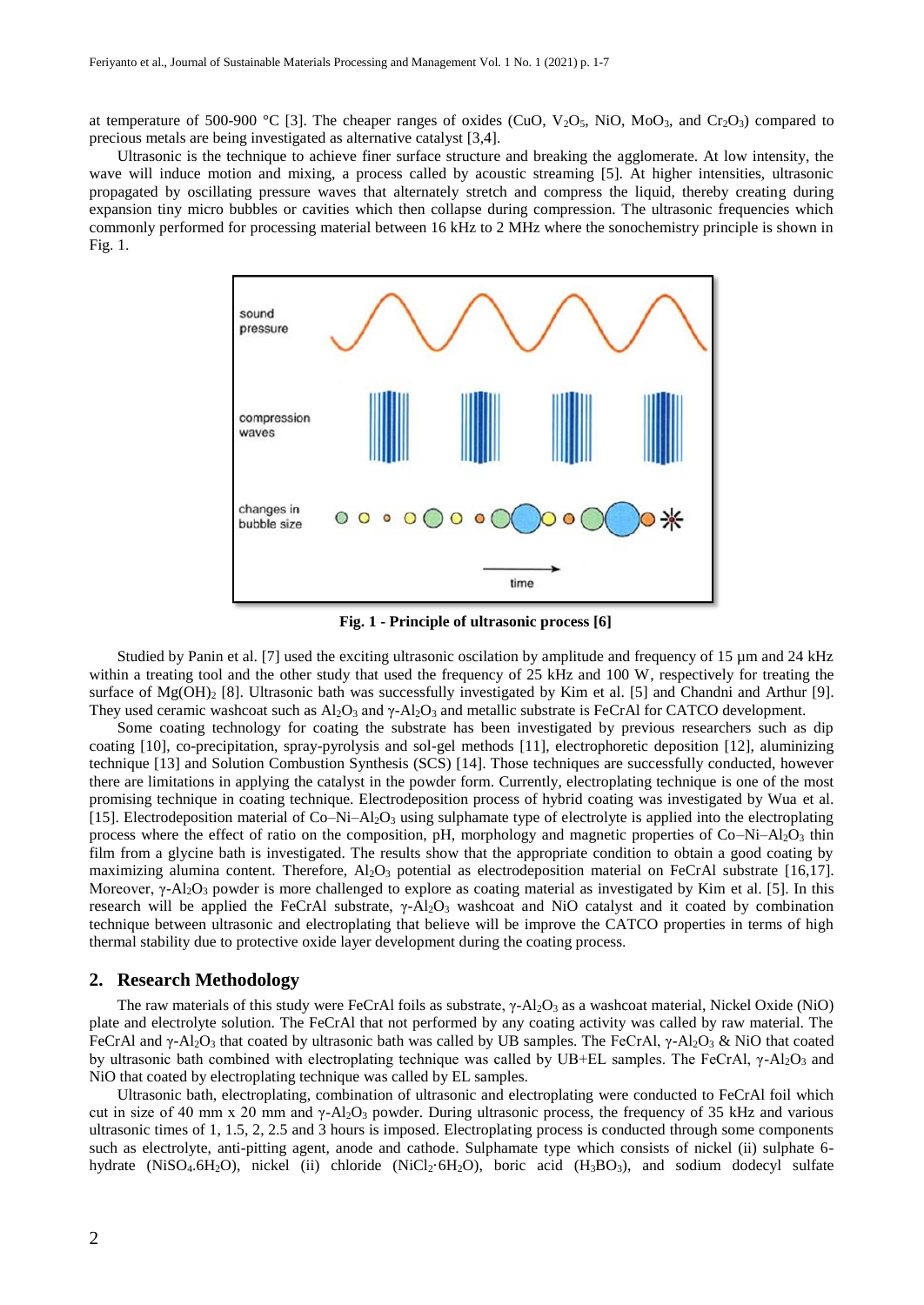$(C_{12}H_{25}OSO_3$  $(C_{12}H_{25}OSO_3$  $(C_{12}H_{25}OSO_3$  $(C_{12}H_{25}OSO_3$  $(C_{12}H_{25}OSO_3$  $(C_{12}H_{25}OSO_3$  $(C_{12}H_{25}OSO_3$ . A nickel (Ni) plate substrate acted as anode with the size of 50 mm x 10 mm, whereas a FeCrAl acted as cathode with the size of 40 mm x 20 mm. The distance between anode and cathode was adjusted at 25 mm. The electroplating was conducted for several variation times of 15, 30, 45, 60, and 75 minutes, current density of 8 A/dm<sup>2</sup>, 3 g  $\gamma$ -Al<sub>2</sub>O<sub>3</sub> inserted into the beaker for each sample and total surface area of 1600 mm<sup>2</sup> in two sides. Analysis that conducted in this research is Scanning Electron Microscope (SEM)-Electron Dispersive Spectroscopy (EDS) (JEOL, JSM-6380LA, Japan) for composition investigation. High Vacuum (HV) mode is used in SEM process with Secondary-Electron Image (SEI) detector will be emitted from inelastic collisions with electrons in the k-orbital of the specimen's atoms. Thermo Gravimetric Analysis (TGA) (LINSEIS, L81/1550, Germany) for investigating the thermal stability of coated and uncoated material that conducted at temperature of 1000  $^{\circ}$ C with heating rate and cooling rate of 100 °C per minutes. This temperature was performed due to the maximum temperature of exhaust emission system in gasoline engine in the range of 800-850 °C. The samples were measured by using microbalance with accuracy of 0.1 mg and then the samples put into TGA machine.

### **3. Results and Discussion**

#### **3.1 Composition Analysis**

Composition analysis were performed on the coated FeCrAl by γ-Al2O<sup>3</sup> powder and NiO catalyst using several methods such as Ultrasonic Bath (UB), Ultrasonic Bath + Electroplating (UB+EL) and Electroplating (EL) Technique. From EDS analysis was observed the composition of coated and uncoated FeCrAl. SEM and EDS characterization are performed after the coated and uncoated FeCrAl is heated at high temperature operation of 1000 °C that purposed to activate protective oxide layer and to eliminate the other chemical agent which embedded during coating process.

#### **(a) Raw Materials and UB Samples**

Composition analysis of FeCrAl substrate as raw material and coated FeCrAl by  $\gamma$ -Al<sub>2</sub>O<sub>3</sub> powder using ultrasonic technique as listed in Table 1. Raw material mainly consists of three major elements of Fe, Cr and Al with Fe element was dominated for 74.13 wt%. The composition of UB samples mainly consists of Fe, Cr, Al, O and C due to FeCrAl substrate was deposited by γ-Al<sub>2</sub>O<sub>3</sub> powder. In composition analysis, Fe and Cr were dominated in each sample for 60.52-65.13 wt% and 16.55-18.66 wt%. Therefore, the material has high temperature range operation. In UB samples C content was increased that caused by heating process after ultrasonic process to drain the samples from ethanol as electrolyte. Oxygen content also increase which caused by oxygen cavitation on the  $\gamma$ -Al<sub>2</sub>O<sub>3</sub> coating layer which can approved by surface morphology analysis [16]. In addition, the increment of Al, Cr and Fe content because it activated by ultrasonic technique by collisions during the process and also because it has main components of FeCrAl fabrication.

|             | Elements $(wt\%)$ |      |      |       |       |  |  |
|-------------|-------------------|------|------|-------|-------|--|--|
| Sample name | C                 | O    | Al   | Cr    | Fe    |  |  |
| Raw         | ۰                 |      | 5.62 | 20.25 | 74.13 |  |  |
| UB1h        | 13.45             | 4.6  | 4.87 | 16.55 | 60.52 |  |  |
| UB $1.5h$   | 9.16              | 3.58 | 4.91 | 17.22 | 65.13 |  |  |
| UB2h        | 9.91              | 3.03 | 4.61 | 18.60 | 63.85 |  |  |
| UB $2.5h$   | 8.93              | 3.07 | 5.03 | 18.33 | 64.63 |  |  |
| UB 3 h      | 9.15              | 4.38 | 4.94 | 18.66 | 62.88 |  |  |

**Table 1 - Composition analysis of raw material and UB samples**

The composition analysis of raw material and UB samples highly related with compound analysis that observed the several compound that developed during washcoat process. In UB samples has several compounds such as FeCrAl, FeO, γ-Al<sub>2</sub>O<sub>3</sub> and FeCr<sub>2</sub>O<sub>3</sub>. FeCrAl and γ-Al<sub>2</sub>O<sub>3</sub>. That compounds increased the thermal stability by lower mass change as compared with raw material for 17.46 mg. This property will be given high impact on improving the CATCO endurance in exhaust emission system that operate in high temperature and extreme condition. According to Jung and Bae [18], the maximum range of exhaust temperature in exhaust emission system was ≤800 to 850 °C.

#### **(b) EL Samples**

Composition analysis of EL samples with various time of 15, 30, 45, 60, and 75 min as listed in Table 2. This technique was conducted by sulphamate type solution, NiO as anode and FeCrAl as cathode as well as  $\gamma$ -Al<sub>2</sub>O<sub>3</sub> as coating material. The composition of EL samples mainly consists of 7 elements such as Fe, Cr, Al, O, C, Ni, and Na elements. The range of composition for each element was 52.56-63.54 wt% for Fe element, Al for 3.56-11.89 wt%, Cr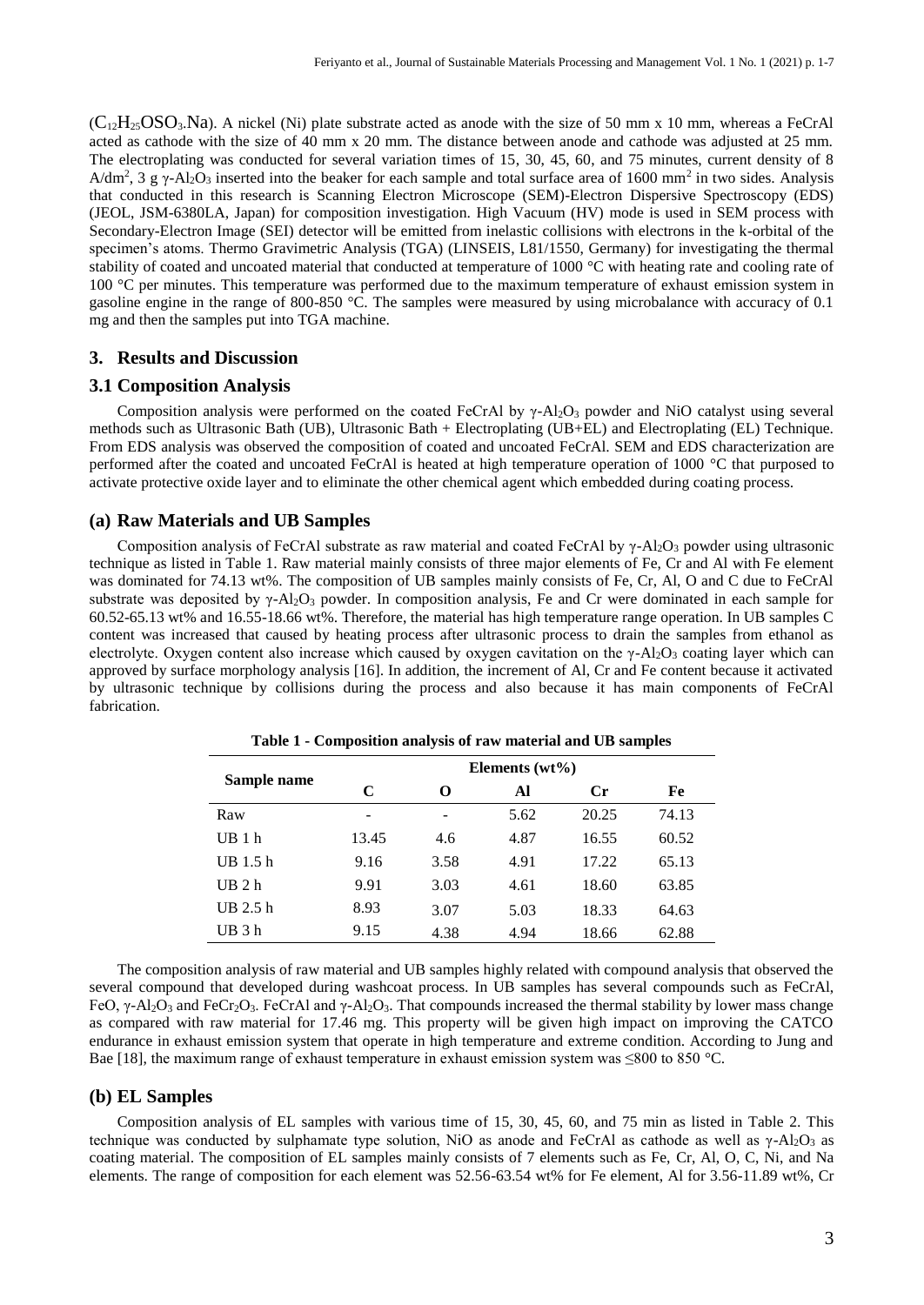for 14.97-18.56 wt%, O for 2.47-11.78 wt%, C for 8.33-11.85 wt%, Na for 0.11-0.48 wt% and Ni for 0.17- 1.58 wt%. The element was dominated by Fe and Cr elements with high weight percentage in each sample. In addition, Na and Ni also present in EL samples which play the important role when the coated material is performed in high temperature of 1000 °C [19]. That data was approved by compound analysis that those elements develop some compounds such as FeCrAl, FeO, γ-Al<sub>2</sub>O<sub>3</sub>, FeCr<sub>2</sub>O<sub>3</sub>, NiO, NiAlO<sub>4</sub>, NiCr<sub>2</sub>O<sub>4</sub> and NaO<sub>2</sub>. Interaction between γ-Al<sub>2</sub>O<sub>3</sub> and FeCrAl substrate is related to the diffusion activity where the alumina scale grows exclusively by oxygen diffusion along grain boundaries. Higher Al content and O content will promote higher diffusion phenomena of the samples [20].

| Table 2 - Composition analysis of EL samples |                   |       |       |       |       |                |      |  |
|----------------------------------------------|-------------------|-------|-------|-------|-------|----------------|------|--|
| Sample name                                  | Elements $(wt\%)$ |       |       |       |       |                |      |  |
|                                              | O                 | C     | Al    | Cr    | Fe    | N <sub>a</sub> | Ni   |  |
| $EL$ 15 min                                  | 2.47              | 11.85 | 3.56  | 18.43 | 63.04 | 0.48           | 0.17 |  |
| EL 30 min                                    | 2.96              | 8.33  | 4.92  | 18.56 | 63.54 | 0.11           | 1.58 |  |
| $EL$ 45 min                                  | 5.2               | 10.75 | 4.13  | 16.47 | 62.66 | 0.28           | 0.52 |  |
| EL 60 min                                    | 11.78             | 10.65 | 7.74  | 16.09 | 53.83 | 0.42           | 0.51 |  |
| $EL$ 75 min                                  | 10.46             | 9.23  | 11.89 | 14.97 | 52.56 | 0.14           | 1.03 |  |

Coating activity and coating layer believe has high diffusion of  $\gamma$ -Al<sub>2</sub>O<sub>3</sub> to the FeCrAl substrate since there is cation and anion transport which led to higher diffusion coefficient [20]. The compounds that has been observed shown promising improvement on substrate properties in high thermal stability at high temperature application up to 1000 °C that supported by thermal stability analysis that EL samples has lower mass change of 3.99 mg as compared with raw material and UB samples that promote protective oxide layer on FeCrAl.

#### **(c) UB+EL Samples**

Combination of Ultrasonic and Electroplating Technique (UB+EL) has successfully performed to coat FeCrAl material by using  $\gamma$ -Al<sub>2</sub>O<sub>3</sub> and NiO in order to develop more protective oxide layer in high temperature operation and long-term operation. UB+EL samples for various holding time of 15, 30, 45, 60, and 75 minutes as listed in Table 3. Elements that were observed after UB+EL technique such as Fe, Cr, Al, O, C, Ni, and Na elements. Therefore, based on compound analysis, UB+EL samples develop some compounds as protective oxide layer that consists of CrAl, FeO,  $\gamma$ -Al<sub>2</sub>O<sub>3</sub>, FeCr<sub>2</sub>O<sub>3</sub>, NiO, NaO<sub>2</sub>, NiAl<sub>2</sub>O<sub>4</sub> and NiCr<sub>2</sub>O<sub>4</sub>. The composition of UB+EL samples in the range of 55.95-60.63 wt% for Fe element, Al for 5.85-9.23 wt%, Cr for 16.33-19.54 wt%, O for 4.57-8.36 wt%, C for 8.8-13.43 wt%, Na for 0.03-0.55 wt%, and Ni for 0.17-0.62 wt%. Ni has developed because there is diffusion mechanism between Ni as anode and FeCrAl as cathode when Ni-electroplating process.

| Table 5 - Composition analysis of UD+EL samples |                   |       |      |         |       |                |               |
|-------------------------------------------------|-------------------|-------|------|---------|-------|----------------|---------------|
| Sample name                                     | Elements $(wt\%)$ |       |      |         |       |                |               |
|                                                 | O                 | C     | Al   | $C_{r}$ | Fe    | N <sub>a</sub> | Ni            |
| $UB+EL$ 15 min                                  | 8.36              | 9.95  | 9.23 | 16.33   | 55.95 | 0.41           | 0.25          |
| $UB+EL$ 30 min                                  | 5.49              | 13.43 | 6.03 | 16.59   | 57.88 | 0.03           | 0.62          |
| $UB+EL$ 45 min                                  | 5.32              | 10.41 | 6.37 | 17.9    | 58.84 | 0.55           | $0.6^{\circ}$ |
| $UB+EL$ 60 min                                  | 5.22              | 12.51 | 5.85 | 17.35   | 59.16 | 0.09           | 0.17          |
| $UB+EL$ 75 min                                  | 4.57              | 8.8   | 5.93 | 19.54   | 60.63 | 0.32           | 0.22          |

**Table 3 - Composition analysis of UB+EL samples**

Composition analysis of UB+EL samples shows the important of elements in the samples to increase the properties of material such as thermal stability due to compound development during the coating process. UB+EL samples has smallest mass change of 2.85 mg that indicated the material has highest thermal stability as compared with raw material, UB and EL samples.

#### **3.2 Thermal Stability of Coated and Uncoated FeCrAl**

Thermal stability analysis was conducted using Thermo Gravimetric Analysis (TGA) to investigate the effect of the treatment on the thermal stability in high temperature. Thermal stability is shown by low mass change while operated in high temperature of 1000 °C. Mass change of coated and uncoated FeCrAl substrate quite related to the mass change derivative because it shows the gradation and degradation mass in each temperature. Raw material shows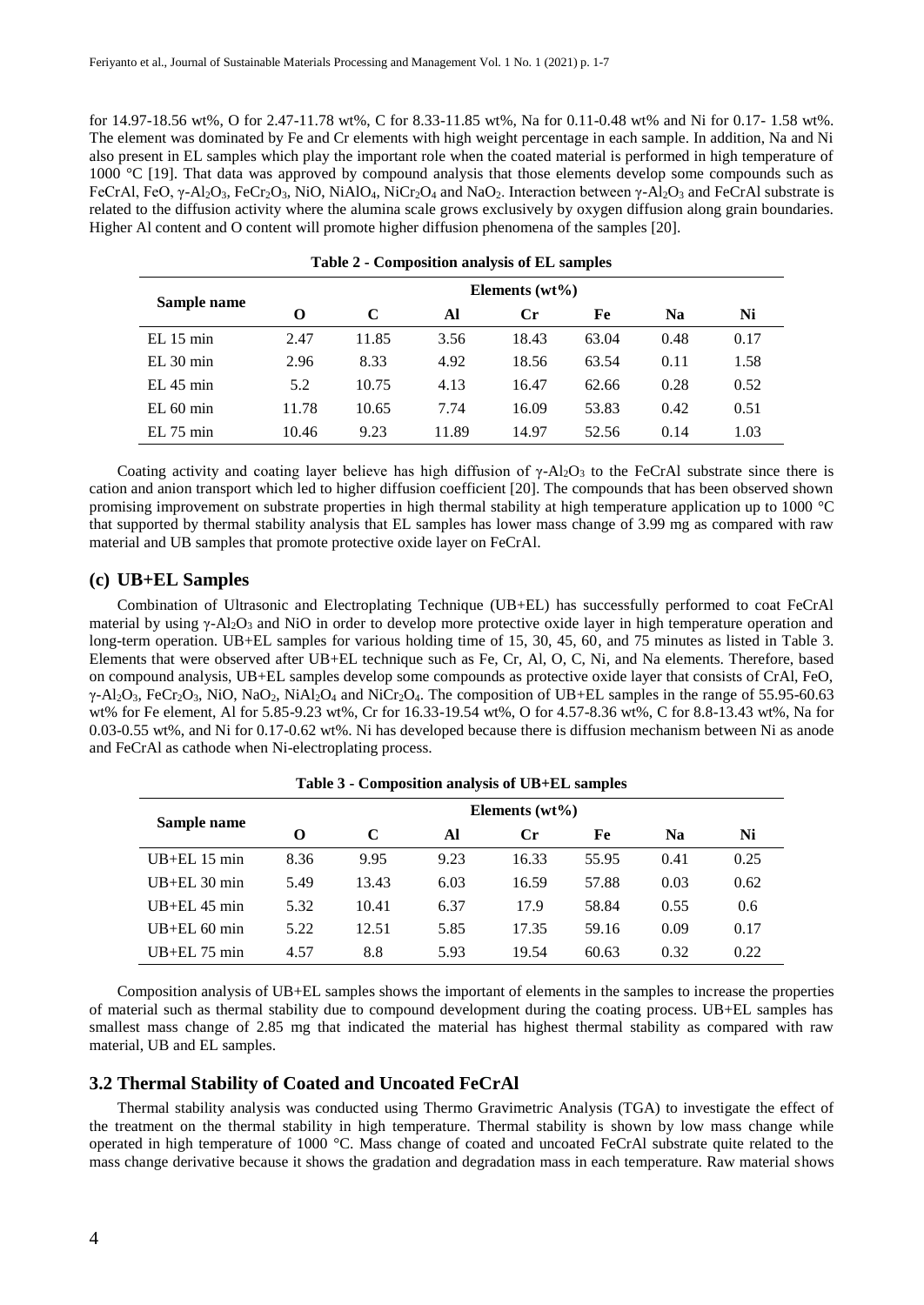the highest mass change as compared with coated material which indicated that it has lowest thermal stability that caused by FeCrAl is unprotected by any oxide protective layer such as  $Cr_2O_3$ , FeO, NiO, and  $\gamma$ -Al<sub>2</sub>O<sub>3</sub>.



**Fig. 2 - Mass change of coated and uncoated samples**

The lowest mass change and highest mass change derivative of UB samples in each treatment is shown Fig. 2 and Fig. 3 were located at UB 1.5 h for 17.46 mg and 0.03760 mg/°C, for UB+EL 30 min samples 2.85 mg and 0.01000 mg/°C and for EL 30 min samples of 3.99 mg and 0.01000 mg/°C. Comparison between treatments regarding to the mass change and mass change derivative is shown that UB+EL 30 min sample has the lowest mass change and mass change derivative relatively high because it have a high protective oxide scale formed by inside diffusion of chromium ( $Cr^2$ ). It supported by compound analysis that UB+EL 30 min developed some compounds such as FeCrAl, FeO,  $\gamma$ - $AI_2O_3$ , FeCr<sub>2</sub>O<sub>3</sub>, NiO, NaO<sub>2</sub>, NiAl<sub>2</sub>O<sub>4</sub> and NiCr<sub>2</sub>O<sub>4</sub>. The distribution of oxide scale in the sample is needed to improve the mechanical properties of coated FeCrAl substrate and to reduce the change effects of the material condition from ductile to brittle [21].

Fig. 2 shows that raw material has the highest mass change is compared with coated materials. The lowest mass changes as shown by UB+EL 30 min sample and followed by EL 30 min. Lower mass change is indicated that the material have higher thermal stability because high protective oxide scale based on EDS analysis such as FeCrAl, FeO, γ-Al2O3, FeCr2O3, NiO, NiAlO4, NiCr2O4, and NaO<sup>2</sup> developed through this method. That compounds developed because reaction when ultrasonic treatment through its cavitation which make finer  $\gamma$ -Al<sub>2</sub>O<sub>3</sub> coated layer and electroplating technique through reaction between anode and cathodes by sulphamate electrolyte.



**Fig. 3 - Mass change derivative and point of reaction of coated and uncoated samples**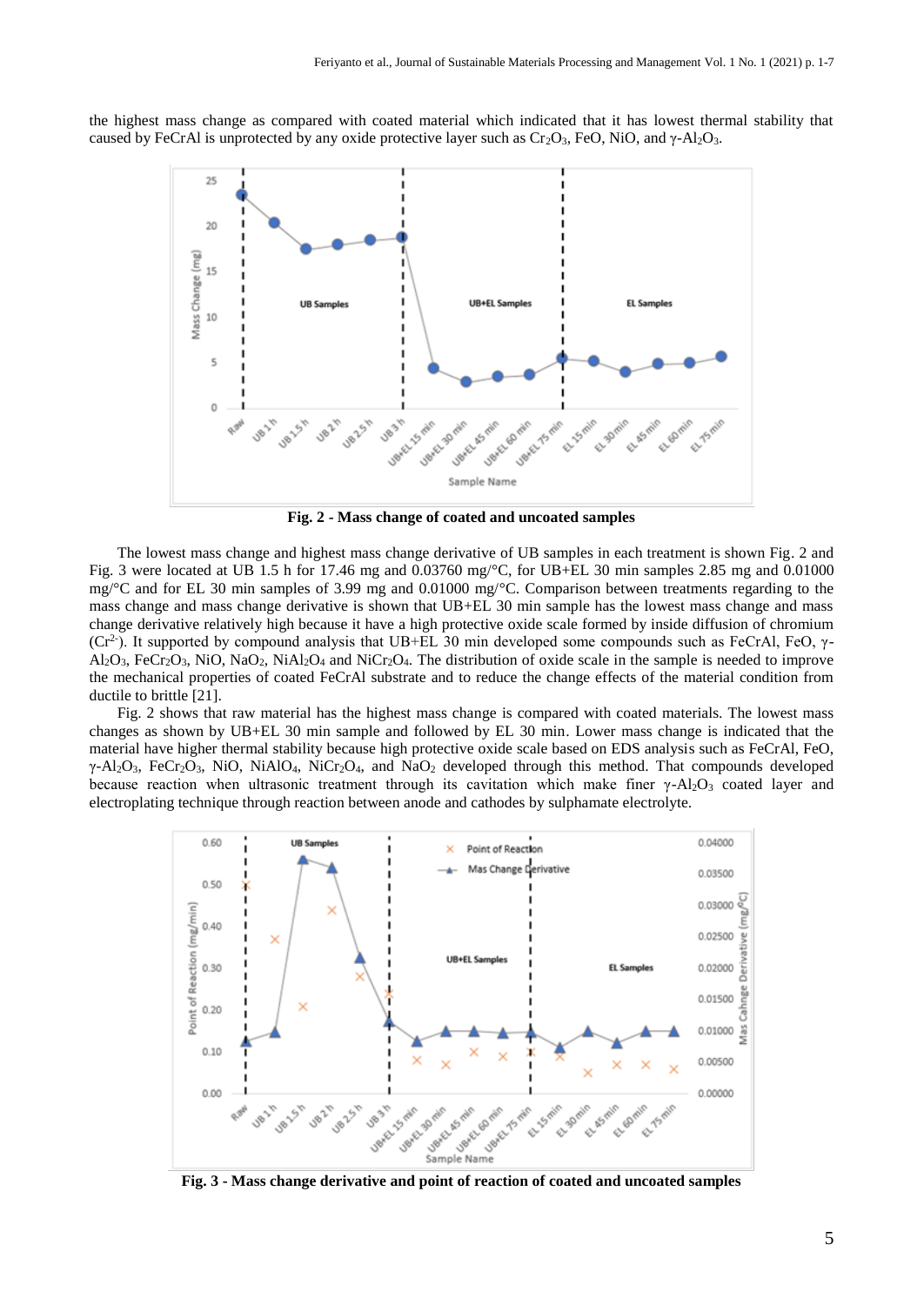The unstable mass change derivative and point of reaction for all samples as shown in Fig. 3. There are gradation and degradation during the TGA analysis. First condition is the oxidation (gradation mass) of mass change derivative was observed when the compound formed by the reaction with oxygen or oxygen bonding has occurred. The mass change derivative has increased which occurs in temperature of 110.97-330.42 °C, 540.79-709.49 °C, and 793.87- 878.29 °C. Second condition is the degradation of mass change derivative due to the decreasing oxygen bonding [22]. Degradation was occurred in range temperature of 331.42-498.69 °C and 879.29-960 °C, respectively.

#### **4. Conclusion**

The coating process by ultrasonic and electroplating was very effective to embedded the  $\gamma$ -Al<sub>2</sub>O<sub>3</sub> washcoat and NiO catalyst on FeCrAl substrate that observed by SEM analysis. The coated samples were consisting of several elements and lead the increment of C, O, Al, Cr, Fe, Na, and Ni as compared with raw material. That increment causes the thermal stability increased as compared to raw material, where the lowest thermal stability observed by UB+EL 30 min for lowest mass change of 2.85 mg with point of reaction is 0.07 mg/min. It means that the coating technique by ultrasonic and electroplating very recommended to increase the thermal stability of CATCO material and promising CATCO material to replace the ceramic CATCO material.

#### **Acknowledgement**

This research was supported by Mercu Buana University, Jakarta and our colleagues from Universiti Tun Hussein Onn Malaysia for their expertise that greatly assisting this research.

#### **References**

- [1] Pilone, D. (2009). Ferritic Stainless Steels for High Temperature Applications in Oxidizing Environments. Recent Patents on Materials Science, 2(1), pp. 27-31.
- [2] Checmanowski, J. G. & Szczygiel, B. (2008). High Temperature Oxidation Resistance of FeCrAl Alloys Covered with Ceramic SiO2–Al2O3 Coatings Deposited by Sol–gel Method. Corrosion Science, 50(12), pp. 3581-3589.
- [3] Bagus, I. R. M., Purwanto, P. & Hadiyanto, H. (2015). Optimum Design of Manganese-Coated Copper Catalytic Converter to Reduce Carbon Monoxide Emissions on Gasoline Motor. Procedia Environmental Sciences, 23, pp.  $86 - 92.$
- [4] Kolaczkowski, S. (2006). Treatment of Volatile Organic Carbon (VOC) Emissions from Stationary Sources: Catalytic Oxidation of The Gaseous Phase. In: Structured Catalysts and Reactors, 2nded, A. Cybulski. & J. A. Moulijn, (Eds.), 147-169, Taylor & Francis Group, ISBN 0-8247-2343-0, Boca Raton, FL.
- [5] Kim, D. H., Yu, B. Y., Cha, P. R., Yoon, W. Y., Byun, J. Y., & Kim, S. H. (2012). A study on FeCrAl foam as effective catalyst support under thermal and mechanical stresses. Surface and Coatings Technology, 209, 169-176.
- [6] ASM Handbook. (1994). Ultrasonic Cleaning. Vol. 5, Surface Engineering, p 44-47, ASM International, Materials Park, OH 44073-0002.
- [7] Panin, A. V., Klimenov, V. A., Pochivalov, Y. I., Son, A. A. & Kazachenok, M. S. (2004). The effect of ultrasonic treatment on mechanical behaviour of titanium and steel specimens. Theoretical and Applied Fracture Mechanics, 41, pp. 163–172.
- [8] Zhang, F., Zhang, H. & Su, Z. (2007). Surface treatment of magnesium hydroxide to improve its dispersion in organic phase by the ultrasonic technique. Applied Surface Science, 253, pp. 7393–7397.
- [9] Chandni, R. & Arthur, G. (2014). Growth of Hierarchically Structured High-Surface Area Alumina on FeCr alloy®Rods. Chinese Journal of Chemical Engineering, 22, pp. 861–868.
- [10] Jia, L., Shen, M. & Wang, J. (2007). Preparation and characterization of dip-coated γ-alumina based ceramic materials on FeCrAl foils. Surface & Coatings Technology, 201(16-17), pp. 7159–7165.
- [11] Yanqing, Z., Jieming, X., Cuiqing, L., Xin, X. & Guohua, L. (2010). Influence of preparation method on performance of a metal supported perovskite catalyst for combustion of methane. Journal of Rare Earths, 28(1), pp. 54-58.
- [12] Corni, I., Ryan, M. P. & Boccaccini, A. R. (2008). Electrophoretic deposition: From traditional ceramics to nanotechnology. Journal of the European Ceramic Society, 28(7), pp. 1353–1367.
- [13] Aya, S., Yingna, W., Akihiro, Y., Hideyuki, M., & Catherine, M. F. (2007). Oxidation behavior of Pt–Ir modified aluminized coatings on Ni-base single crystal super alloy TMS-82+.Oxid Met., 68, pp. 53–64.
- [14] Sebayang D., Untoro, P., Putrasari, Y., Soon, Y.H., Hashim, M. & Gooma, M. (2009). Influence of difference deposition technique of nickel on the FeCrAl metallic monolith. Proceedings of the Malaysian Metallurgical Conference '09 (MMC'09), pp. 1-5.
- [15] Wua, G., Lia, N., Zhoua, D. & Mitsuo, K. (2004). Electrodeposited Co–Ni–Al2O3 composite coatings. Surface and Coatings Technology, 176(1), pp. 157–164.
- [16] Masakuni, O., & Kenichi, A. (2015). Effect of La modification on the stability of coating alumina layer on FeCrAl alloy substrate. Surface & Coatings Technology, 271, pp. 80–86.